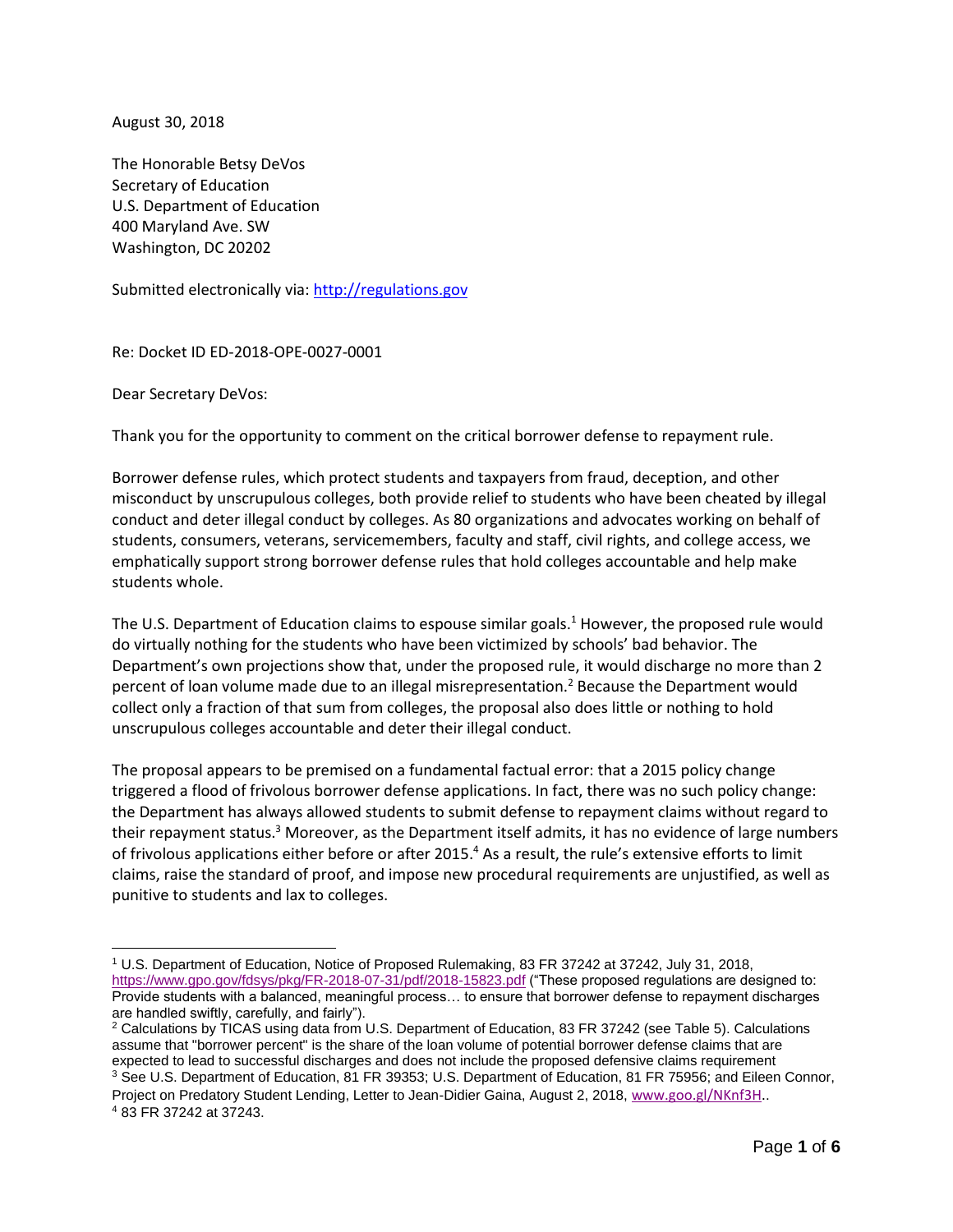Students who are cheated by their colleges should not be left to struggle to repay their loans for years to come. We urge you to make the following changes in your final rule:

### **1. Create a fair process to provide relief to students who have been harmed.**

By narrowing the range of recognized illegal acts by colleges, creating new evidentiary burdens, and imposing new procedural obstacles, the vast majority of cheated students would be prevented from getting relief under the Department's proposal. We urge the Department to instead adopt a process that will quickly and fairly identify students who have suffered from illegal conduct by their colleges, and to provide them the relief they are entitled to under the law.

First, the 2016 regulations recognized borrower defense claims made based upon a substantial misrepresentation, a breach of contract, or a judgment against the school. By eliminating claims based upon a breach of contract or a judgment, the proposed rule would limit claims to those based on substantial misrepresentations, even when colleges were clearly in violation of other laws.

Second, the proposal would require students to prove that the college "acted with an intent to deceive, knowledge of the falsity of a misrepresentation, or a reckless disregard for the truth." As it is highly unlikely that borrowers have access to evidence that could prove such malintent on the part of the school -- particularly without the benefit of legal counsel or the process of discovery -- requiring them to prove as much would effectively deny relief to most applicants.

Third, the Department is considering applying a clear and convincing standard of evidence. Such a standard would be out of step with consumer protection law and with ED's other administrative proceedings, without advancing the Department's goal of limiting frivolous applications.

Fourth, the Department's proposal imposes strict timing limitations, leaving borrowers only a narrow window during which their applications could be considered. Its primary proposal allows only 30 to 65 days after notice of adverse actions being taken against the borrower such as wage garnishment. Its alternative contemplates allowing borrowers only three years from the date they left their school. Yet these narrow application windows are likely to shut out the most disadvantaged of borrowers who do not yet know of their right to seek relief or of the evidence that would be needed to prove their claim. Further, deceived borrowers may not understand the extent of the deceit or have the evidence to prove it until long after they enrolled, when promised jobs have failed to materialize despite the borrowers' best efforts. Imposing strict time limitations for borrowers to apply is unnecessary and out-of-step with the realities harmed borrowers' experience.

Fifth, the proposal only recognizes financial harm suffered by borrowers, and requires them to show that their financial harm is not the result of their workplace performance, decision to work less than fulltime, or a variety of other factors. The language in this Notice of Proposed Rulemaking seems designed to dissuade borrower applications and appears to blame borrowers for the failings of institutions. Suggesting that deceived borrowers are themselves to blame for their lack of employment or for believing an institution's lies is out of touch with well-documented abuses of colleges.

Finally, it would eliminate group applications, even in cases of clear, widespread fraud. Requiring that harmed borrowers apply individually even when there is convincing evidence that they were harmed as a group is both unfair to borrowers and unnecessarily onerous to the Department. Indeed, the Department states that the current, individualized process "has proven to be burdensome to borrowers,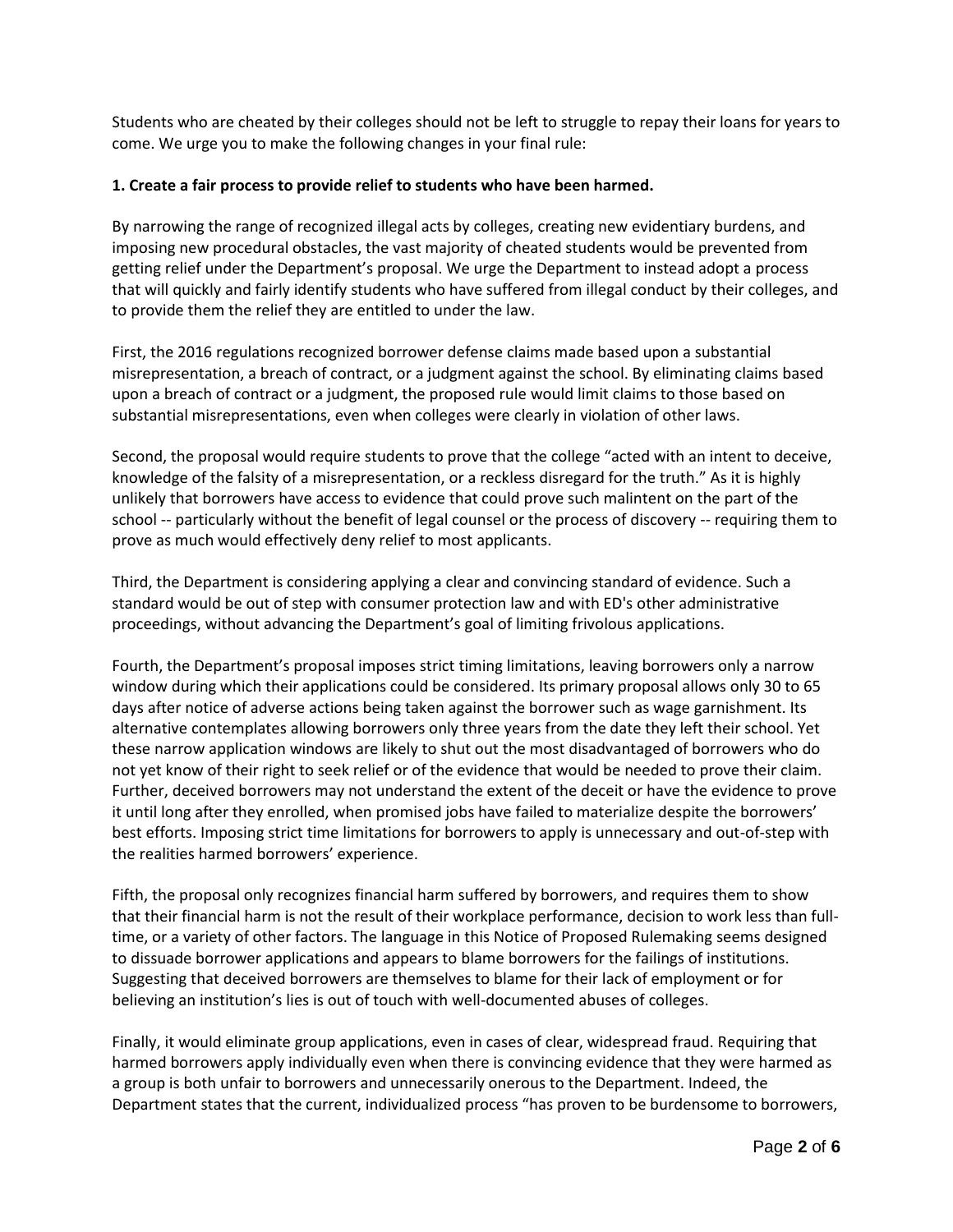given the time it takes to adjudicate each claim, and costly to taxpayers." This rationale would call for *expanding* access to group applications as a means of reducing borrower burden and the time needed to adjudicate, not eliminating them.<sup>5</sup>

The net effect of these changes would -- by the Department's own estimates -- prevent the vast majority of students with loans connected to illegal misrepresentations from receiving loan relief. Correspondingly, the proposal would have little or no deterrent effect on illegal behavior by colleges. It would also substantially increase administrative burden on the Department by increasing the complexity of the standard and preventing the Department from considering claims together even in cases of widespread fraud.

We recommend that the Department, at minimum, retains the 2016 borrower defense provisions. Any changes should make access to relief more accessible to borrowers who have been subject to misrepresentations and other unlawful school conduct.

# **2. Do not force harmed borrowers to default in order to apply for relief.**

Requiring borrowers to default before applying for borrower defense would add insult to injury, forcing harmed borrowers to suffer even greater damaging consequences with a long process and uncertain result.

The Department itself recognized the dangers of default in 2016 by writing, "When borrowers default on their loans, everyday activities like signing up for utilities, obtaining insurance, or renting an apartment can become a challenge. Borrowers who default might also be denied a job due to poor credit, struggle to pay fees necessary to maintain professional licenses, or be unable open a new checking account."<sup>6</sup>

Contrary to the claims in the Department's notice, it has never previously interpreted the law to allow borrower defense claims only from borrowers who have defaulted.<sup>7</sup> Nor has its decades of experience administering borrower defense provisions produced any evidence of a significant number of frivolous or abusive claims.

We recommend that the Department continue to accept defense to repayment claims from borrowers in good standing and all other repayment statuses.

# **3. Protect borrowers' right to their day in court.**

The 2016 rule ensured that students can hold colleges accountable for wrongdoing in the courts, rather than being forced to pursue any claims in arbitration proceedings that often favor schools. In addition to denying students their right to a trial, the secrecy of the the arbitration process obscures problems from the Department, which could use such information in its oversight of schools, and from prospective students, who could use the information to guide their choice of school. Moreover, the secrecy of arbitration would further compound the challenges facing borrowers seeking to demonstrate that the school intended to deceive them, as required by the proposal.

 <sup>5</sup> 83 FR 37251

<sup>6</sup> 81 FR 7605[1 https://www.gpo.gov/fdsys/pkg/FR-2016-11-01/pdf/2016-25448.pdf](https://www.gpo.gov/fdsys/pkg/FR-2016-11-01/pdf/2016-25448.pdf)

<sup>&</sup>lt;sup>7</sup> Refer to note 3 above.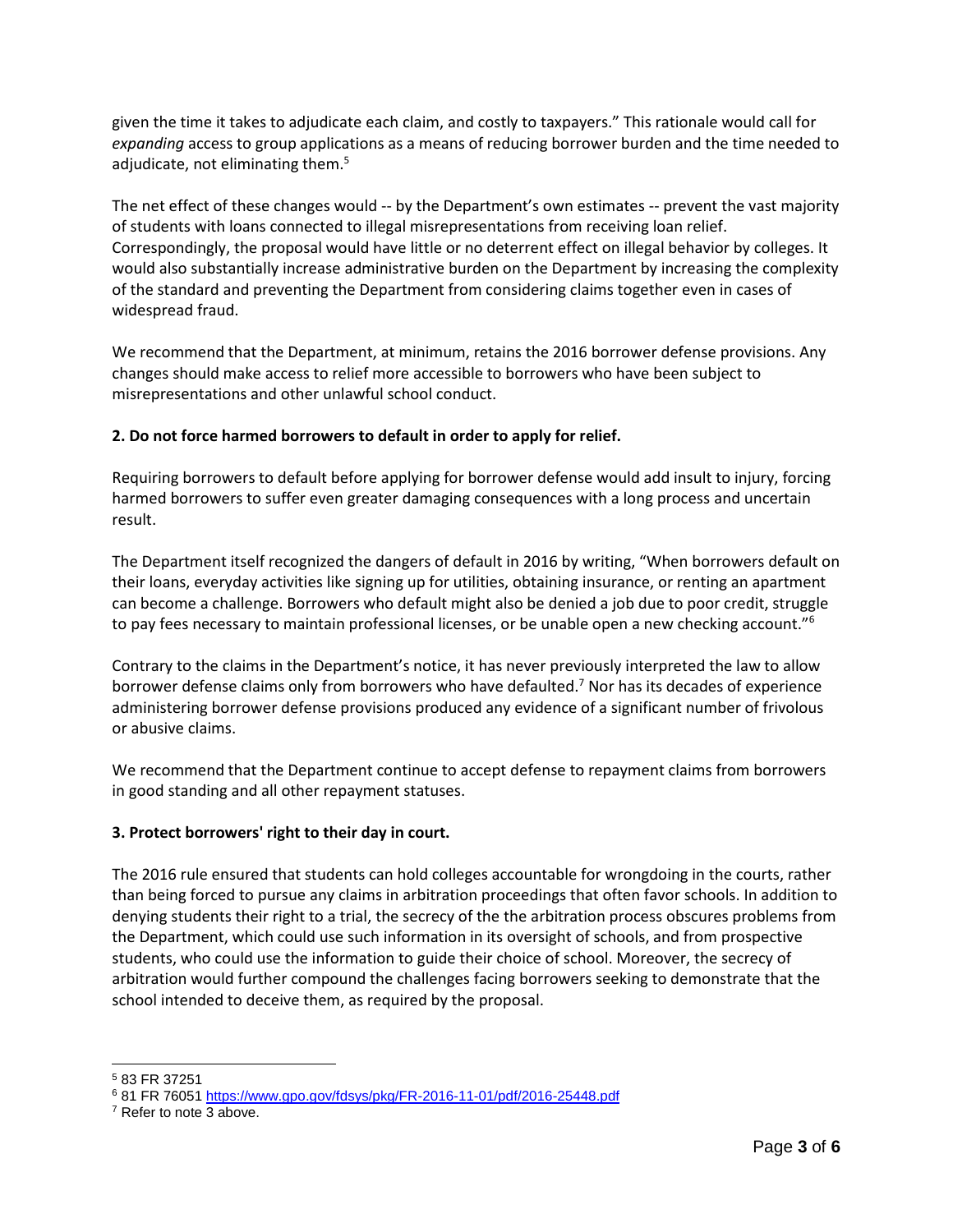Simply requiring that colleges employing pre-dispute arbitration disclose as much to students, as the Department's proposal would do, addresses none of these challenges.

We recommend that the final rule retain the current prohibition against colleges participating in the Direct Loan Program from using or enforcing, with any of their students, a pre-dispute arbitration agreement or class-action waiver that shields schools from accountability related to federal loans or the school's marketing or provision of educational services. Such a prohibition protects students' right to choose the dispute resolution they deem most appropriate.

## **4. Retain students' ability to get a fresh start when their schools close.**

Current law allows students to obtain a student loan discharge if they are unable to complete their programs due to the closure of the institution and choose not to continue their studies at another institution. The proposal would require students to continue their education at a program chosen by the closing institution (a so-called "teach-out"). However, there is no guarantee that the new program will suit students' needs.

After the closure of Corinthian Colleges, for example, several of the colleges on the Department's own list of transfer options were at colleges under investigation by federal or state agencies. Forcing students to move from one problematic institution to another is a disservice to both students and taxpayers.

Even quality programs may vary in terms of their affordability, relevance, and location. It is unfair to deprive these vulnerable students of a reasonable choice in how and whether they wish to continue pursuing their education.

Where closed school discharges are not foreclosed by a mandatory teach-out arrangement, the Department proposes to expand eligibility for students who withdrew prior to closure, from within 120 days of closure to within 180 days of closure. While we commend this change, which recognizes that some students who withdrew one semester prior to closure may deserve relief, it does not make up for the proposed elimination of automatic discharges to students who have not re-enrolled in the three years following their schools' closure.

We recommend that the Department reverse course on its proposed closed school discharge changes, except to expand eligibility to include students who withdrew within the 180 days prior to school closure.

## **5. Retain financial incentives designed to hold colleges accountable and protect taxpayers.**

Colleges -- not taxpayers -- should foot the bill for college misconduct. However, the proposal weakens standards requiring troubled colleges to set aside funds to cover potential taxpayer costs, making it more difficult to hold college accountable and reducing deterrence of illegal activity.

We recommend retaining the scheme created by the 2016 regulation that identified early-warning signs for the potential costs of closure or unlawful behavior, and required institutions to put up financial protection before it is too late. The Department's proposed changes would put taxpayers on the hook for colleges' risky behavior -- an abandonment of the federal government's obligation to serve as responsible stewards of taxpayer dollars.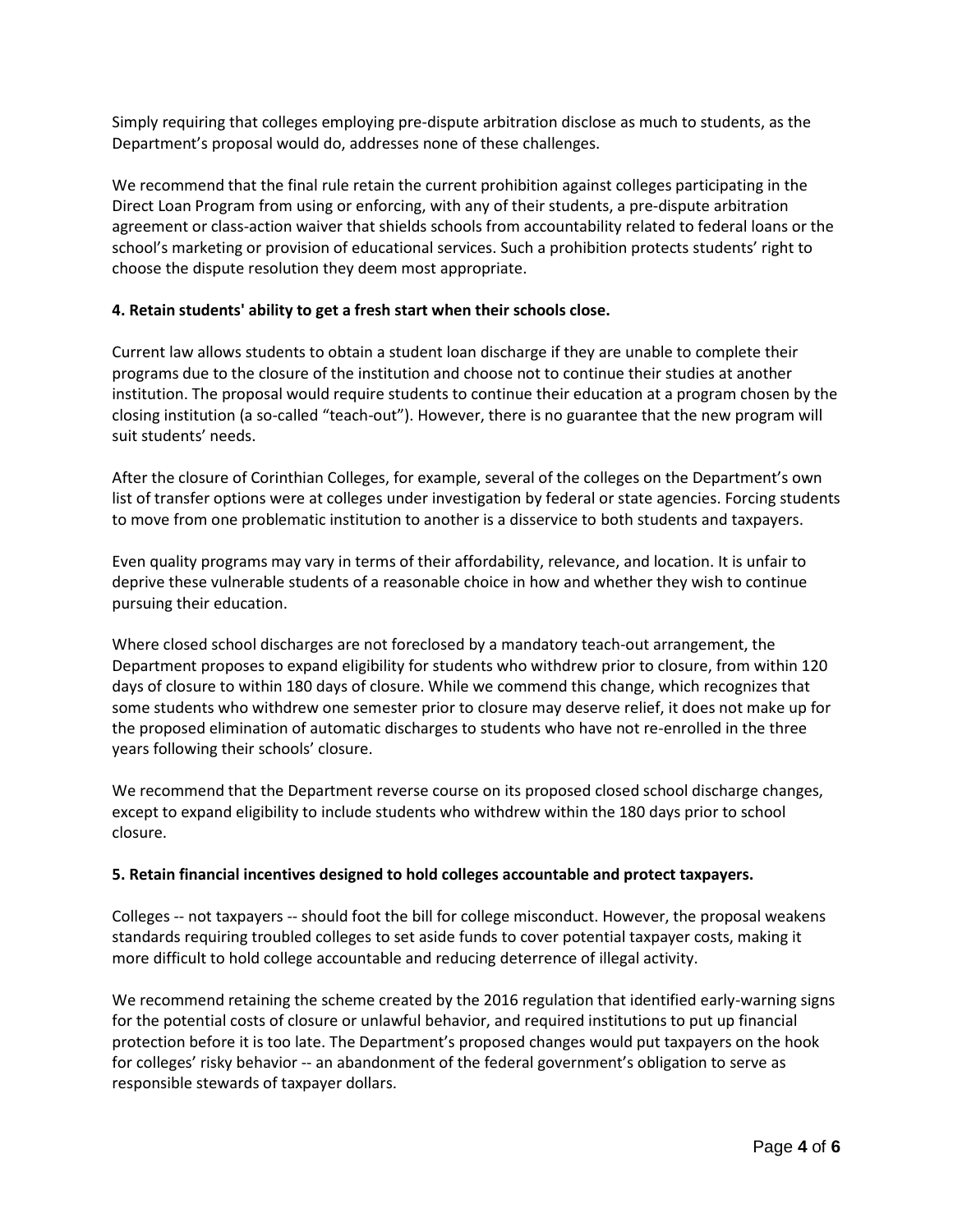In conclusion, the borrower defense rule finalized in 2016 made substantial progress toward establishing a fair process for mistreated borrowers to have an opportunity for adequate recourse. The rule the Department proposes now would rob wronged borrowers of any realistic opportunity to recover from illegal actions, make it harder to hold colleges accountable for illegal actions, and unnecessarily increase burdens on both students and the Department.

The changes outlined above are the minimum necessary to protect students and taxpayers. We urge you to include them in the final rule.

Sincerely,

American Association of University Professors American Association of University Women (AAUW) American Federation of Labor & Congress of Industrial Organizations (AFL-CIO) American Federation of State, County, and Municipal Employees (AFSCME) American Federation of Teachers Americans for Financial Reform Education Fund Association of Young Americans (AYA) California Low-Income Consumer Coalition Center for Public Interest Law Center for Responsible Lending Children's Advocacy Institute CLASP Coalition of State University Aid Administrators (COSUAA) Coastal Enterprises, Inc. Consumer Action Consumer Advocacy and Protection Society ("CAPS") Consumer Federation of America Consumer Federation of California Consumers Union Covenant House International Cypress Hills Local Development Corporation Democrats for Education Reform Demos East Bay Community Law Center The Education Trust EMPath Empire Justice Center Equal Justice Works Generation Progress Goddard Riverside Community Center Government Accountability Project The Harvard Project on Predatory Student Lending Higher Ed, Not Debt Higher Education Loan Coalition Hildreth Institute Housing and Economic Rights Advocates The Leadership Conference on Civil and Human Rights